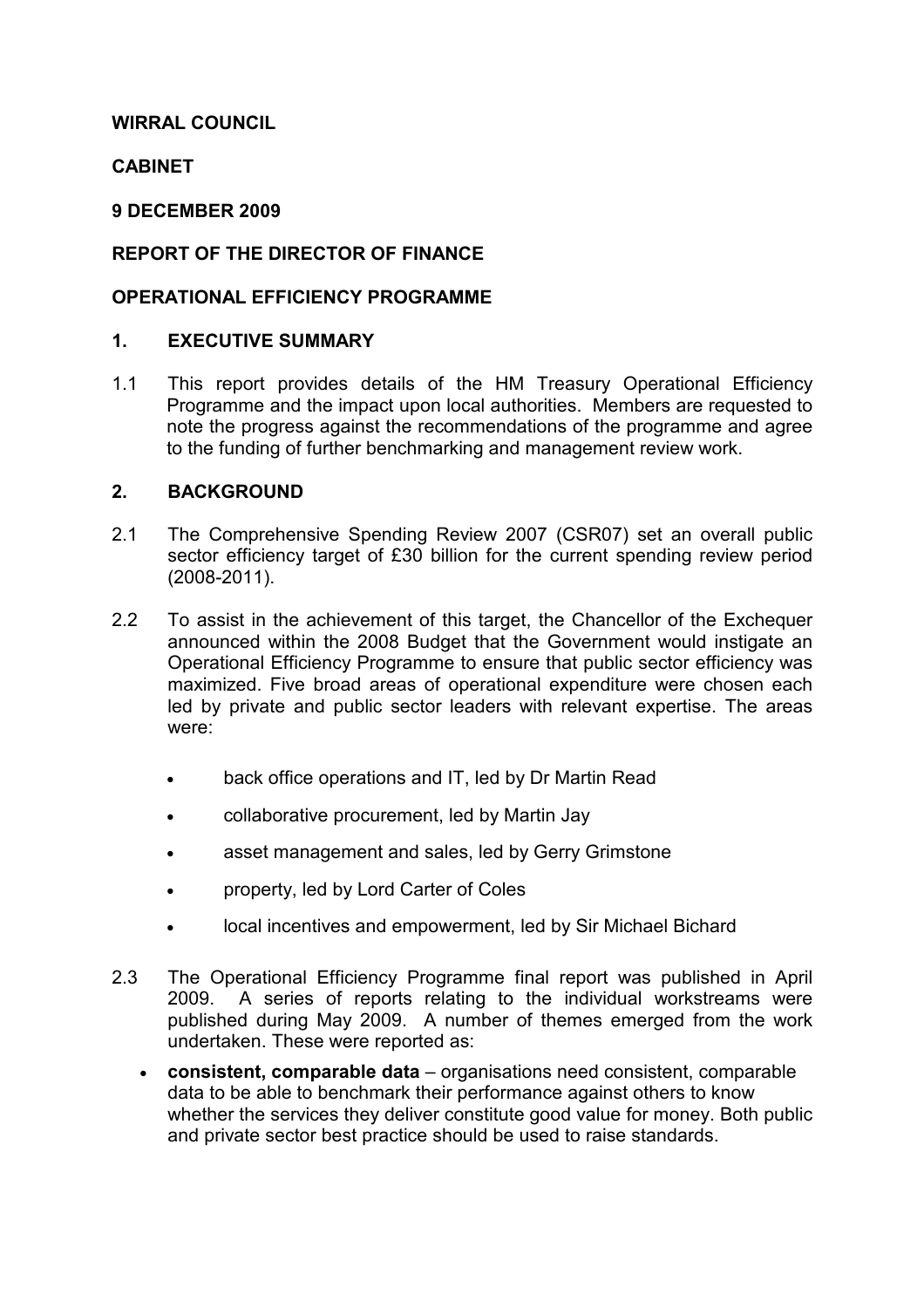- incentives an effective system of incentives and sanctions across the public sector would create the right conditions for all organisations and individuals to maximise their contribution to the delivery of high quality public services in an efficient manner.
- structures and tools the right structures (e.g.both internal and external shared service centres and professional buying organisations) and tools (such as software which allows access to collaborative procurement deals) need to be in place to help organisations and their staff achieve the savings they are being asked to achieve.
- accountability and performance management organisations should have the flexibility to decide on the most appropriate methods of delivering savings, suited to their circumstances, but all elements of the public sector must respond to the efficiency challenge. To maximise the benefits across the public sector, there is a need for robust, proportionate accountability mechanisms. With consistent, comparable data, those who are currently under-performing can be identified and supported to improve quickly.
- 2.4 Following the publication of the Operational Efficiency Programme final report, the Government increased the overall public sector efficiency target for the spending review period from £30 billion to £35 billion. This reflected the view from the report that additional efficiencies could be generated.

# 3. BACK OFFICE OPERATIONS AND IT

- 3.1 The back office operations and IT workstream report drew a number of conclusions including:
	- The UK public sector is highly fragmented with many different back office operations and IT systems
	- Lack of consistent and robust management information in these areas making it difficult to analyse costs and make comparisons
	- Limited mechanisms for reviewing organisational operational effectiveness
	- Cost penalties may exist from the lack of standardisation, simplification and sharing of back office operations
- 3.2 The back office and IT report estimated the total public sector back office spend at £18 billion per annum and estimated IT spend at £16 billion per annum. The report states that savings achievable after three years could be £4 billion for back office operations and £3.2 billion for IT, including savings through collaborative procurement.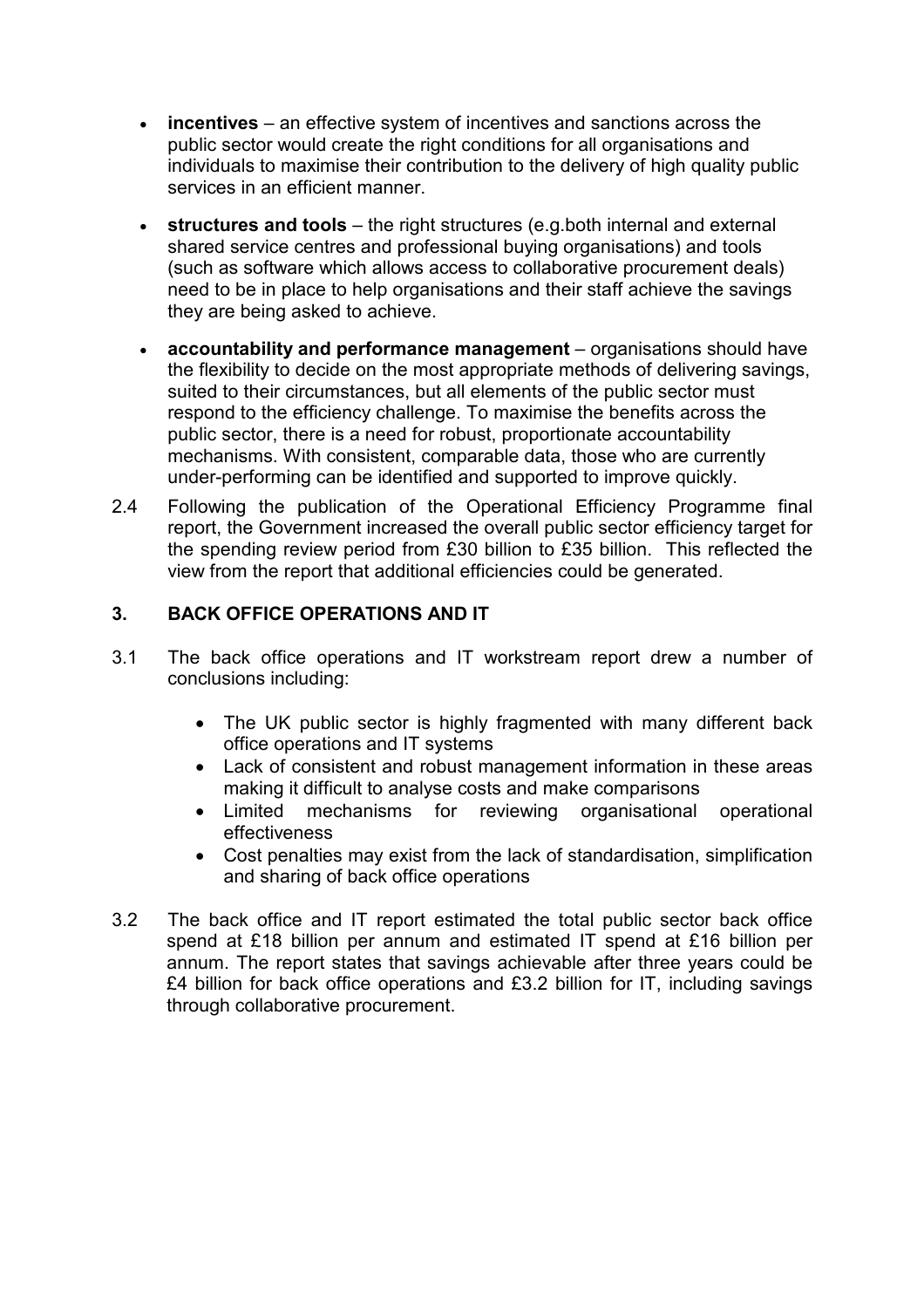3.3 The report made a series of recommendations ranging across the whole of the public sector. The most relevant recommendations impacting upon local authorities are:

 1a. All public sector organisations with more than 250 staff should collect and publish data using the five audit agencies approved value for money indicators for back office and IT services. For local government this should be from December 2009.

 1b. Each sector should ensure that information is being collected on a consistent, auditable and transparent basis.

 2. A system of operational reviews examining performance on back office operations should be introduced in public sector organisations. For local government this should be included within the Audit Commission Use of Resources assessments.

 3. Government should take account of the £4 billion annual back office savings and £3.2 billion IT annual savings when determining financial settlements.

 4. Public sector organisations with more than 1000 employees should conduct a systematic review of their functions, systems and processes by 2010-11. This should lead to significantly greater sharing of services.

## 4. IMPLICATIONS FOR WIRRAL

- 4.1 In terms of the overall Operational Efficiency Programme Wirral is well placed to respond to the challenges from the report. A number of initiatives had already commenced within the Authority involving the operational efficiency programme areas, before the report was published. These included:
	- Collaborative procurement: The work programme of the Procurement Team
	- Asset Management / Property: New Department of Law, Human Resources and Asset Management, and commencement of the Strategic Asset Review
	- Local Incentives and empowerment: Established networks of area forums, youth and older peoples parliaments and participatory budgets
	- Back office operations: Efficiency Plan, Change Programme and Customer Access Strategy
	- IT: Replacement of Core IT systems.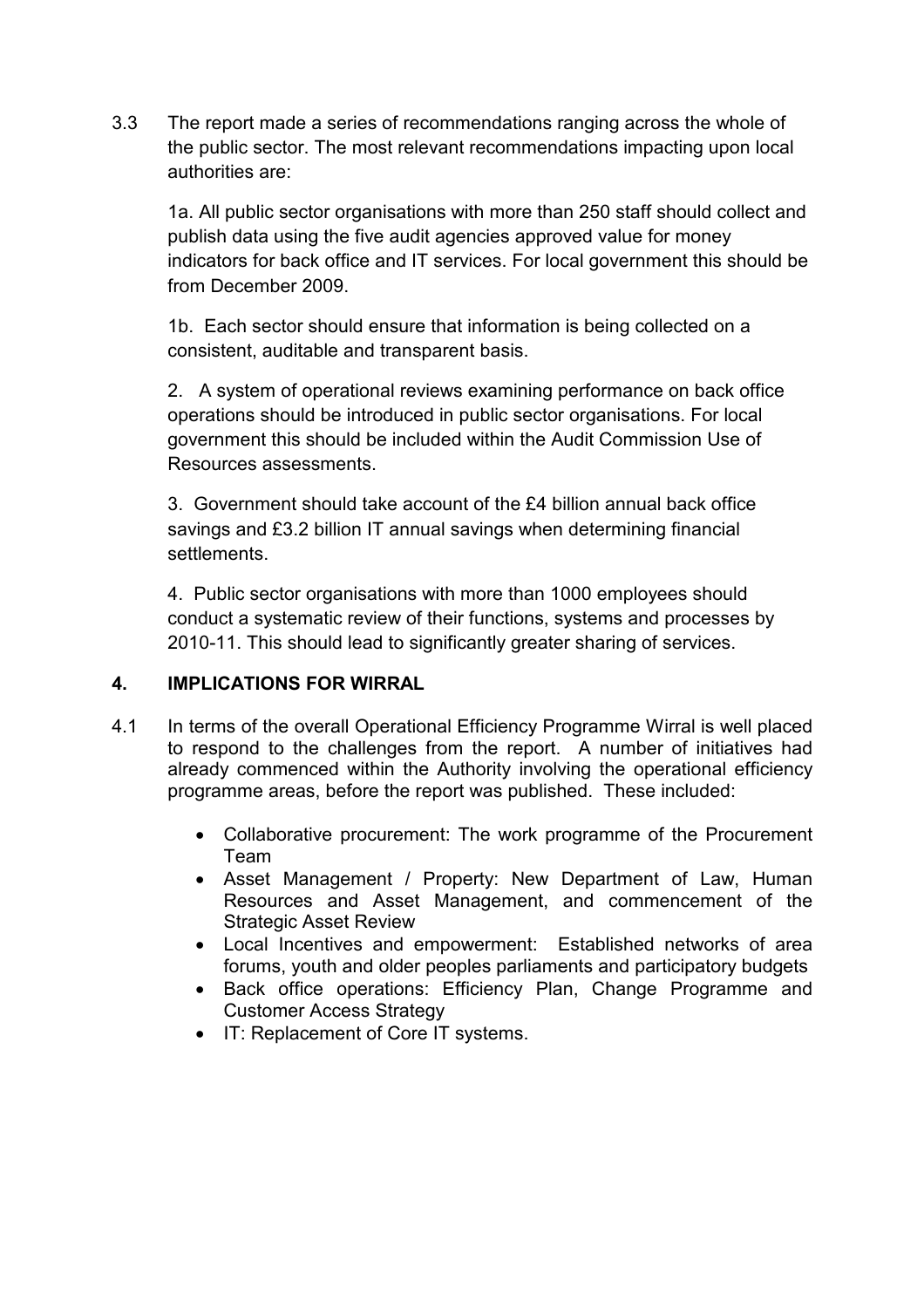- 4.2 The Chartered Institute of Public Finance (CIPFA) and the accountancy firm KPMG have established a benchmarking club to collate, analyse and compare information for the areas identified by the five audit agencies. This relates specifically to the back office and IT functions indicators recommended within the back office and IT report. Wirral has joined this club as it is the only economic method of meeting the requirements of the Operational Efficiency Programme and along with all member authorities will be submitting data for the surveys commencing December 2009
- 4.3 Wirral is already a member of the Pricewaterhousecoopers (PWC) benchmarking club. The PWC club has a different focus to the CIPFA/KPMG club and does not collate information on the back office/IT indicators recommended within the Operational Efficiency Programme. The PWC club concentrates on comparative information regarding national indicators.
- 4.4 The CIPFA/ KPMG benchmarking surveys cover five areas:-
	- Finance
	- Human resources
	- ICT
	- Estates Management
	- Procurement
- 4.5 Once local authorities submit their returns, CIPFA/KPMG will provide analysis reports to the club members. The benchmarking return submission will be the first stage of the process. Further work will then be required to identify reasons for any differences. Although this could highlight areas for improved efficiency, it may also identify local authorities adopting different service delivery approaches, inconsistent accounting processes and/or including or excluding particular service elements within their returns. From the analysis a series of actions for improvement will then be identified.
- 4.6 A number of management reviews have been identified and will be included within the revised change programme which will fit with the recommendation of the Operational Efficiency Programme to systematically review functions, systems and processes. These include:
	- Common Administrative Processes
	- Commissioning and Procurement
	- Information Technology
	- Revenues and Benefits
	- Financial Services
	- HR Services
	- Children and Young People Departmental Management and Administration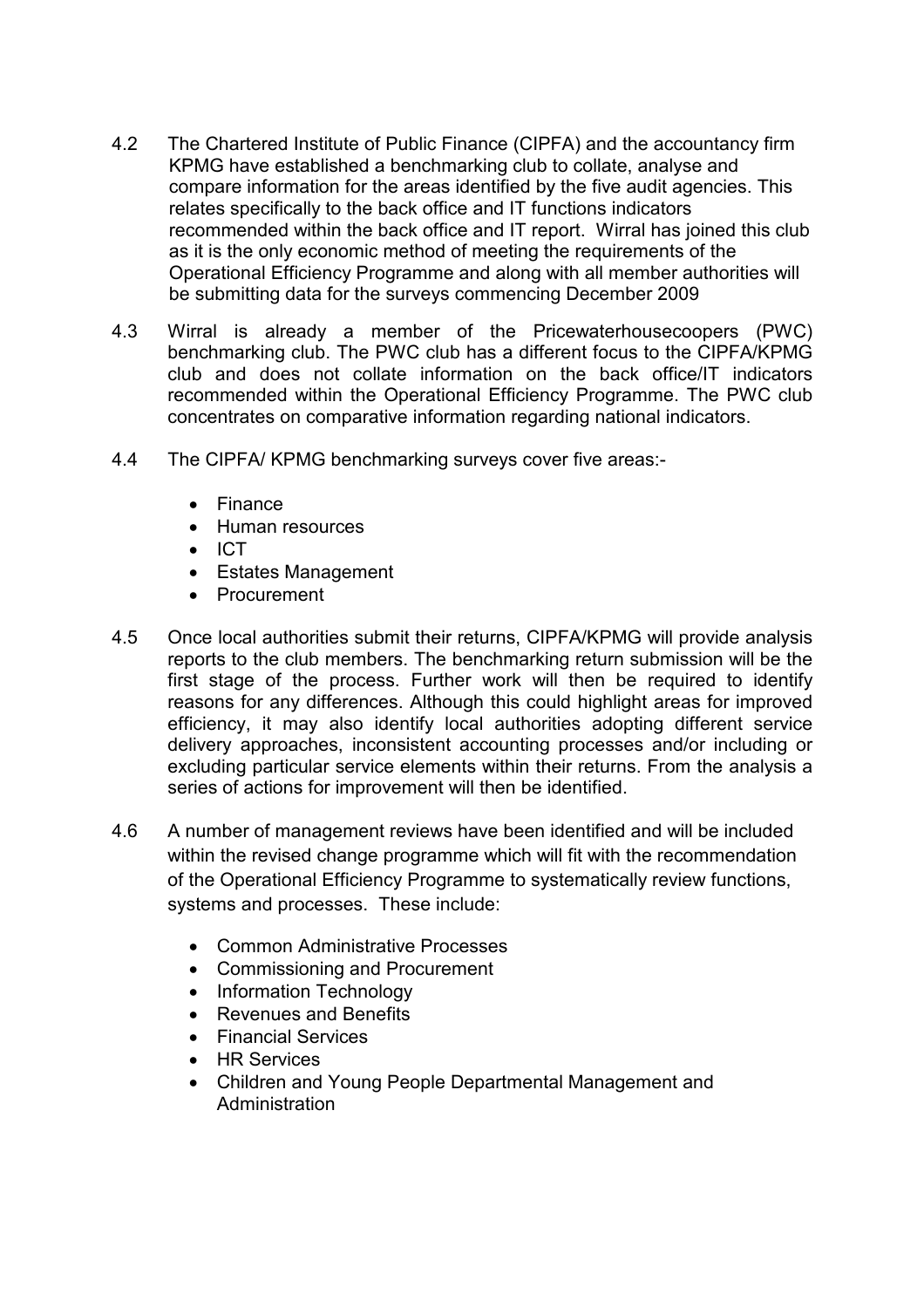4.7 The management reviews will aim to produce efficiencies by identifying areas for process improvement and procurement savings, identifying duplication and improving and ensuring that service delivery strategies are the most appropriate. The results of the benchmarking exercises may help inform this work programme.

## 5. FINANCIAL IMPLICATIONS

- 5.1. Membership of the CIPFA / KPMG benchmarking club for back office and IT services will cost £5,400 per annum. This cost could be met from the Efficiency Investment Budget.
- 5.2 The management reviews will be undertaken within existing resources supplemented where necessary by the Efficiency Investment Budget and will be monitored by the Strategic Change Programme Board.

### 6. STAFFING IMPLICATIONS

6.1 There are none directly arising from this report, although delivery of the Change Programme will have staffing implications.

### 7. EQUAL OPPORTUNITIES IMPLICATIONS

7.1. There are none directly arising from this report.

### 8. COMMUNITY SAFETY IMPLICATIONS

8.1 There are none directly arising from this report.

#### 9. LOCAL AGENDA 21 IMPLICATIONS

9.1. There are none directly arising from this report.

## 10. HUMAN RIGHTS IMPLICATIONS

10.1 There are none directly arising from this report.

## 11. PLANNING IMPLICATIONS

11.1 There are none directly arising from this report.

## 12. LOCAL MEMBER SUPPORT IMPLICATIONS

12.1. There are none directly arising from this report.

#### 13. BACKGROUND PAPERS

13.1 HM Treasury: Operational Efficiency Programme Final Report – April 2009